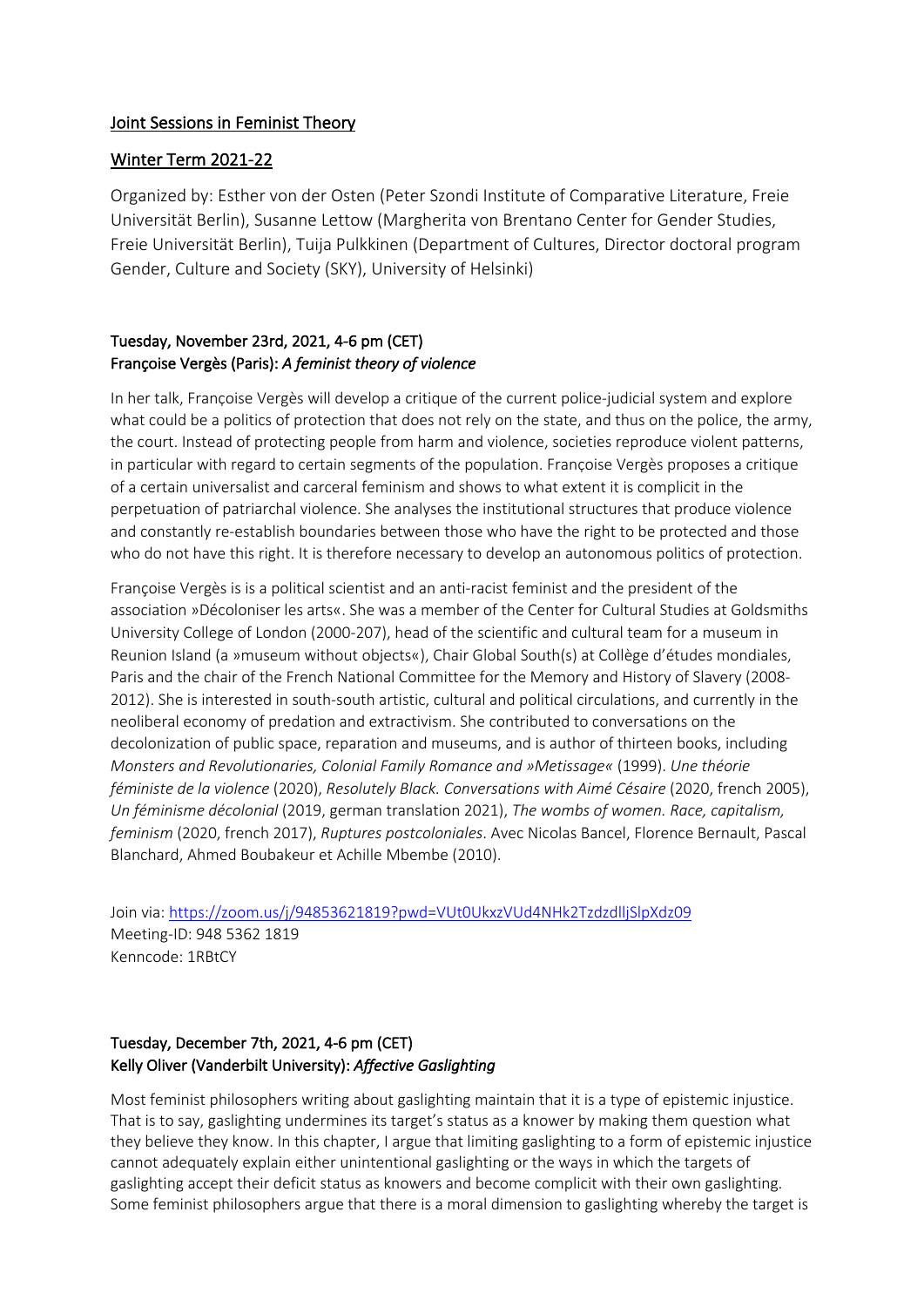made to feel immoral for questioning the reality of the perpetrator. Here, I argue that in addition to epistemic or moral dimensions, there is an affective dimension of gaslighting. The affective dimension is essential to its functioning, including the ways in which gaslighting undermines knowledge claims or moral standing. In other words, for gaslighting to work on either the epistemic or moral levels, it must be working on an affective level too. In addition, if gaslighting is unintentional, then there are unconscious dimensions to gaslighting that influence the beliefs and actions of both the perpetrators and the targets. Yet, to date, the gaslighting literature does not account for either the affective or unconscious dimensions of gaslighting, which are essential to understanding how gaslighting works.

Kelly Oliver is W. Alton Jones Professor of Philosophy at Vanderbilt University. She is the author of fifteen scholarly books, including, *Response Ethics* (Roman & Littlefield 2018), *Carceral Humanitarianism: The Logic of Refugee Detention* (University of Minnesota 2017); *Hunting Girls: Sexual Violence from The Hunger Games to Campus Rape*, (Columbia 2016); *Earth and World: Philosophy After the Apollo Missions*, (Columbia 2015). *Animal Lessons: How They Teach us to be Human* (Columbia 2009). She has also published three novels in *The Jessica James, Cowgirl Philosopher, Mystery Series*.

Join via: https://zoom.us/j/91397726657?pwd=cnpSeEJtMWpPamFNU3NFWTFBa1NqZz09 Meeting-ID: 913 9772 6657 Kenncode: ab8JUy

# Tuesday, January 18, 2022, 4-6 pm (CET) Leticia Sabsay (London School of Economics): *Vulnerability, cruelty and the politics of hope*

In a political present marked by the ascendance of neo-authoritarianism, we seem to be witnessing a renewed political aesthetics of cruelty and hatred. Vulnerability, in this context, has oftentimes been weaponised to justify violence against some feminist organising that, in turn, has mobilised critical notions of vulnerability to stake a demand for justice. Vulnerability does not have a distinct political orientation; rather, it is the object of political dispute. In this talk, Leticia Sabsay proposes to examine myriad claims to vulnerability, focusing on the political aesthetics they evoke. She argues that when vulnerability is put to serve a political aesthetics of cruelty, it might point to the activation of a death drive that not only gets attached to otherwise life affirming ideals such as self-determination, freedom or integrity, but also propels the questioning of basic democratic principles. In light of these deadly times, many are filled with resignation, weariness and pessimism, while for others pessimism is a luxury they cannot afford. Either way –even if in the negative or as a constant present absence– hope haunts those fighting for their right to life, against destitution, violence, or countering what bell hooks calls "white supremacist capitalist patriarchy." The question remains, however, whether (and which) hopes might a feminist politics of vulnerability open up.

Leticia Sabsay is associate professor of gender and contemporary culture in the Department of Gender Studies at the London School of Economics and Political Science. She is the author of *The Political Imaginary of Sexual Freedom* (2016), and, with Judith Butler and Zeynep Gambetti, she coedited *Vulnerability in Resistance* (2016). In Spanish, she has authored the books *Las normas del deseo: Imaginario sexual y comunicación* (2009) and *Fronteras sexuales: Espacio urbano, cuerpos y ciudadanía* (2011) and coedited, with Patrícia Soley-Beltrán, *Judith Butler en disputa: Lecturas sobre la performatividad* (2012). She is coedits, with Victoria Collis-Buthelezi and Natalia Brizuela, the *Critical South* Book Series (Polity); and with Sadie Wearing and Sumi Madhok, the book series *Thinking Gender in Transnational Times* (Palgrave).

Join via: https://zoom.us/j/97642034938?pwd=OE02eUgyTm8yb0tjcm5aZXJoTHV0Zz09